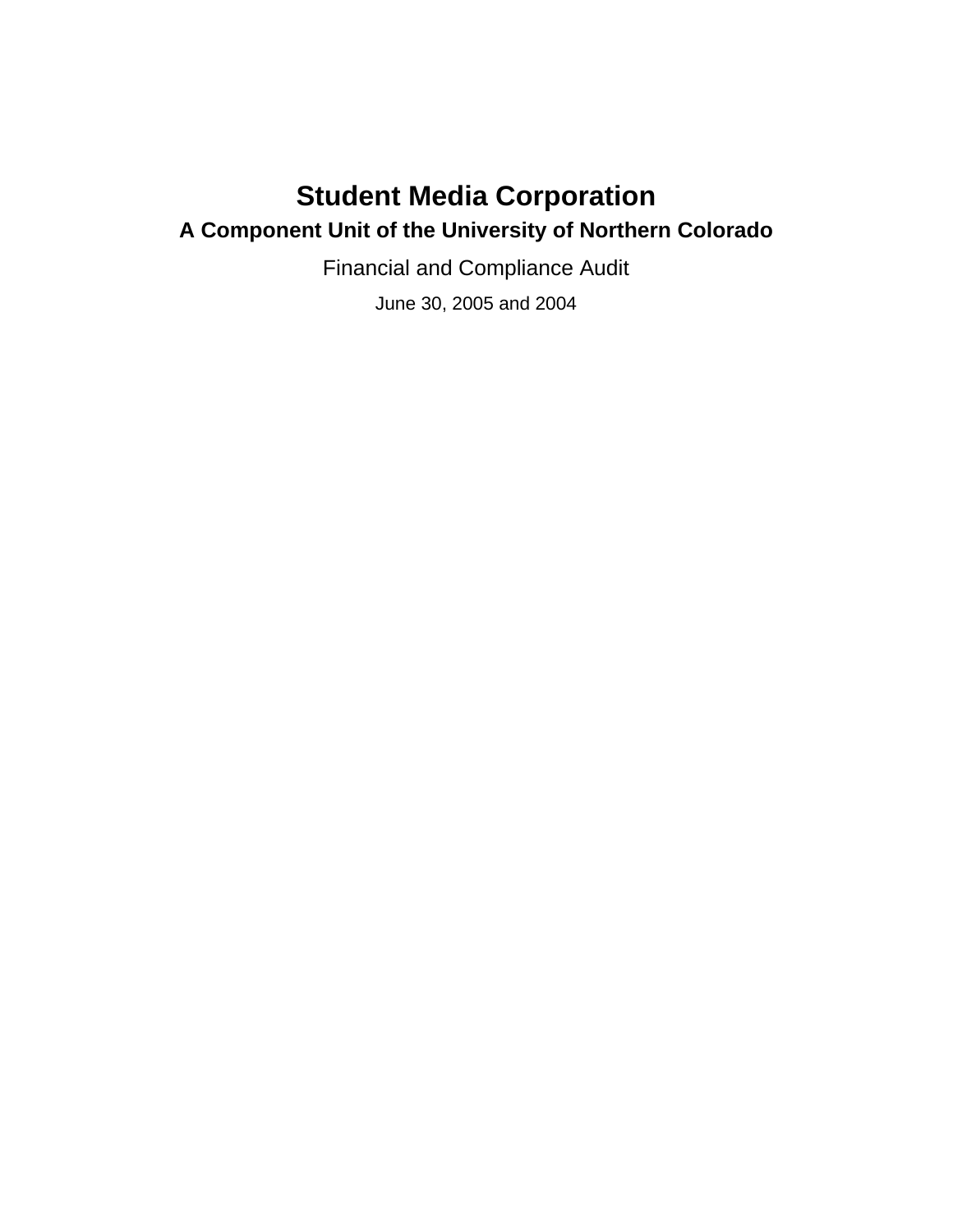### **LEGISLATIVE AUDIT COMMITTEE 2005 MEMBERS**

*Representative Val Vigil*  **Chair** 

*Senator Norma Anderson*  **Vice-Chair** 

*Representative Fran Coleman Senator Deanna Hanna Representative David Schultheis Senator Stephanie Takis Senator Jack Taylor Representative Al White* 

**Office of the State Auditor Staff** 

*Joanne Hill*  **State Auditor** 

*Sally Symanski*  **Deputy State Auditor** 

*David Agee*  **Legislative Auditor** 

**BKD, LLP Contract Auditor**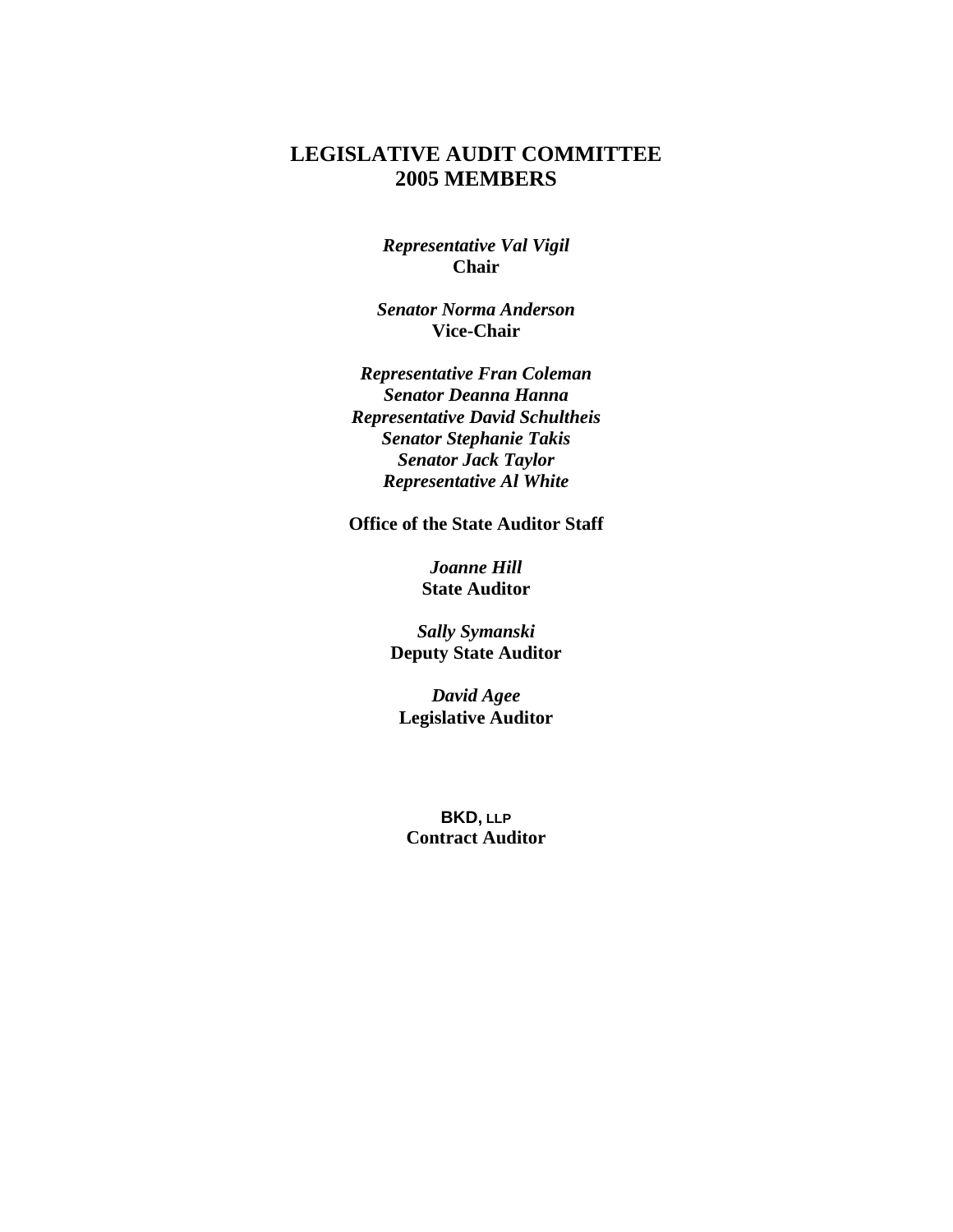# **Student Media Corporation A Component Unit of the University of Northern Colorado June 30, 2005 and 2004**

**Contents** 

| <b>Financial Statements</b> |
|-----------------------------|
|                             |
|                             |
|                             |
|                             |
|                             |
|                             |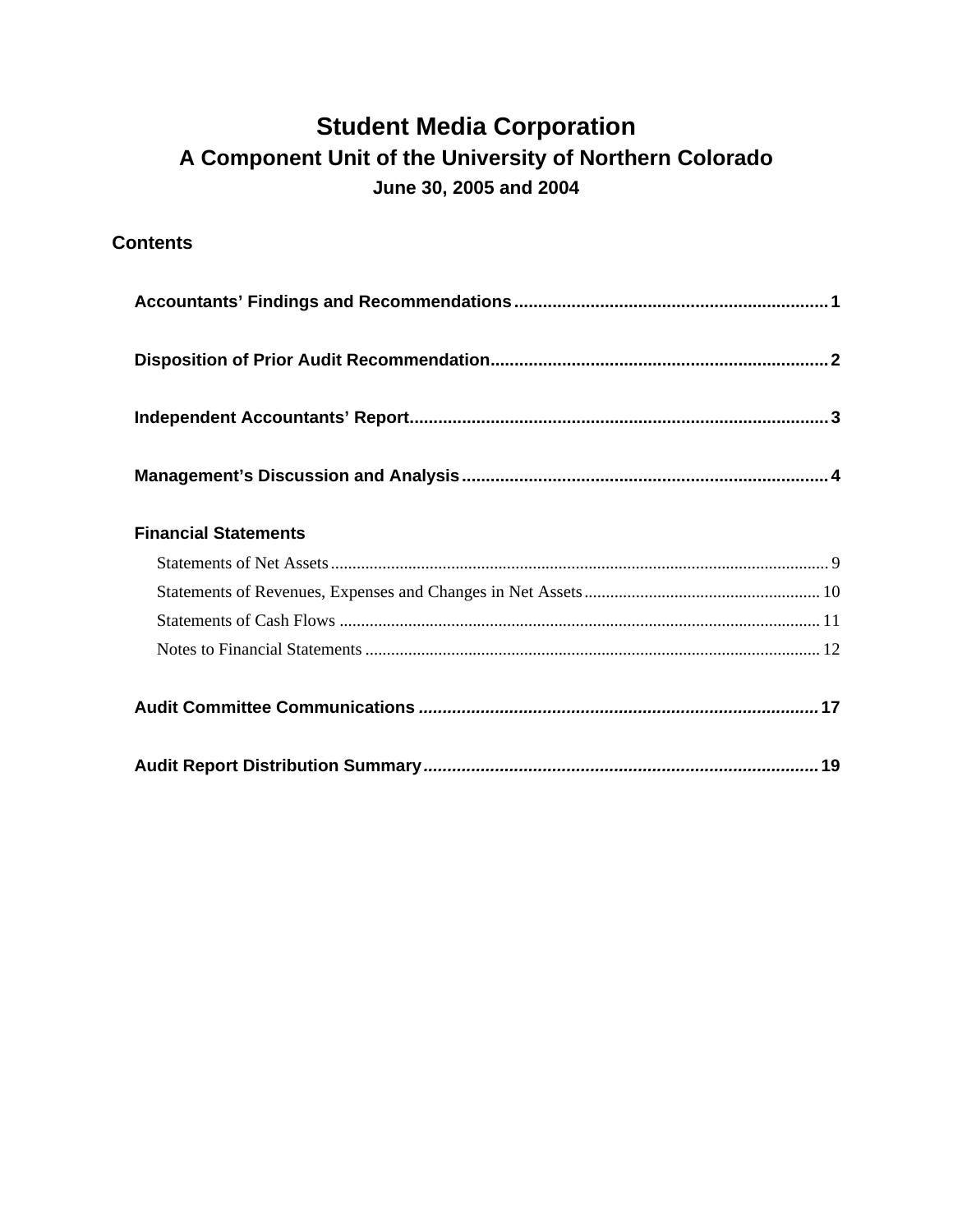# **Student Media Corporation A Component Unit of the University of Northern Colorado Accountants' Findings and Recommendations**

### **Segregation of Duties**

Segregation of accounting duties is an essential element of effective internal controls, involving the separation of custody of assets from related recording of transactions. Segregation of conflicting duties within Student Media Corporation's (the Corporation) accounting department is difficult because there is only one full-time employee. While management must consider the costs versus benefits of additional control procedures or the addition of new personnel, it is important for management and the Board of Directors to be aware of this risk. This risk is increased due to the lack of monthly bank reconciliations noted in Recommendation No. 2.

### **Recommendation No. 1**

Student Media Corporation should consider the costs versus benefits of additional control procedures or the addition of new personnel and the Board of Directors should consider potential risks related to conflicting duties when reviewing financial statements, transactions or other internal reports.

### **Bank Reconciliation**

During our testing of unpredictability, we discovered that the Corporation has not been performing monthly bank reconciliations since the Corporation opened its own bank account and discontinued the use of the account "Cash held with UNC." Bank reconciliations are an important internal control. Without this control in place, there is a risk that errors and irregularities could go undetected.

### **Recommendation No. 2**

The Corporation should perform monthly bank reconciliations of its bank account in a timely manner to help ensure that transactions are recorded accurately and in the correct period.

### **The Great Colorado Payback**

During the testing of miscellaneous income, we discovered \$1,444 recorded as miscellaneous income related to an outstanding check, which was cancelled due to the check being issued over one year ago.

### **Recommendation No. 3**

The Corporation should record a liability to the Great Colorado Payback for the amount of the outstanding check and for other disbursements that remain outstanding for an extended period of time.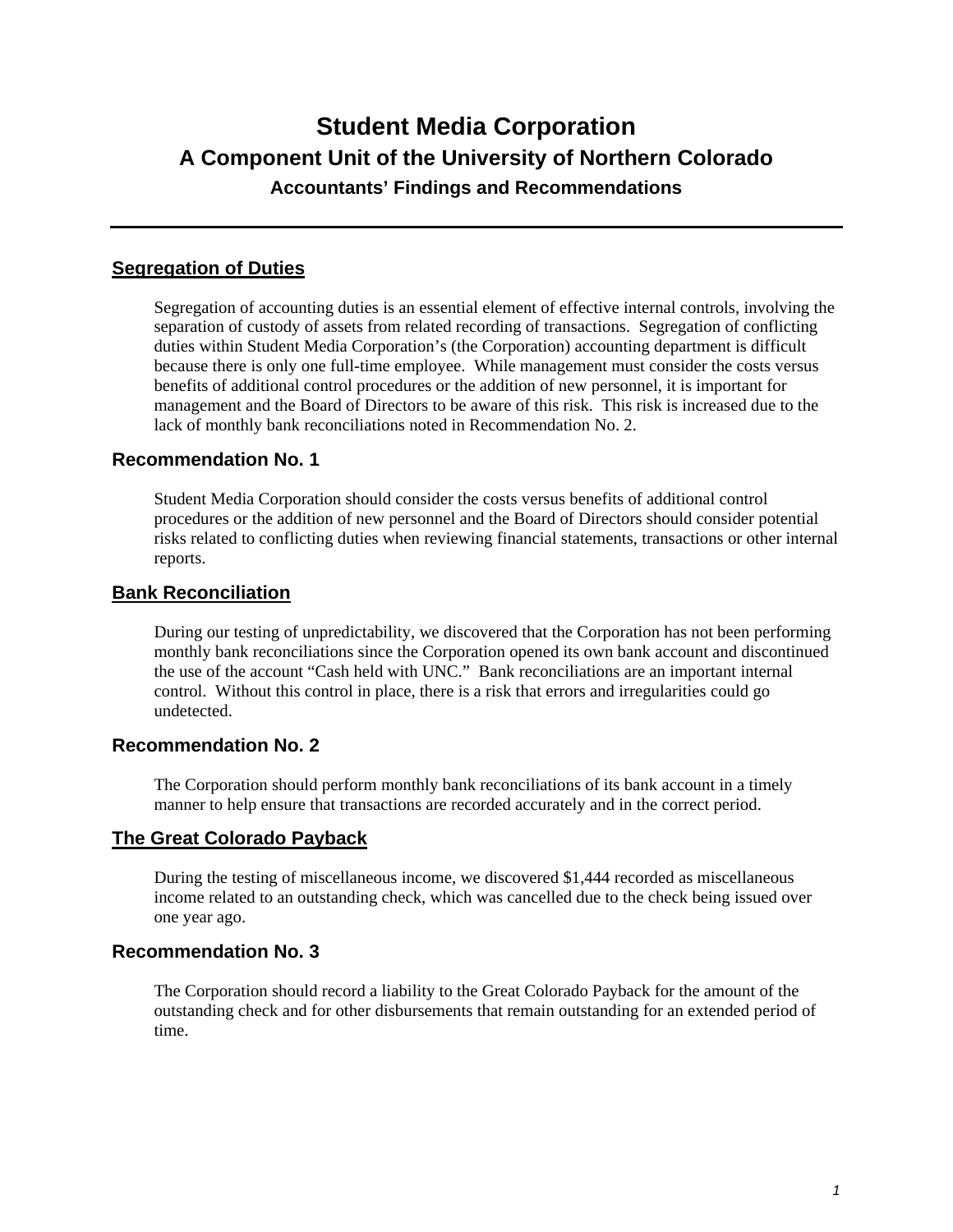# **Student Media Corporation A Component Unit of the University of Northern Colorado Disposition of Prior Audit Recommendation**

### **Summary of Progress in Implementing Prior Audit Recommendation**

The audit report for year ended June 30, 2004 included one recommendation. The disposition of these audit recommendation as of September 13, 2005 was as follows:

| Recommendation                | <b>Disposition</b> |
|-------------------------------|--------------------|
| Improve segregation of duties | Comment repeated   |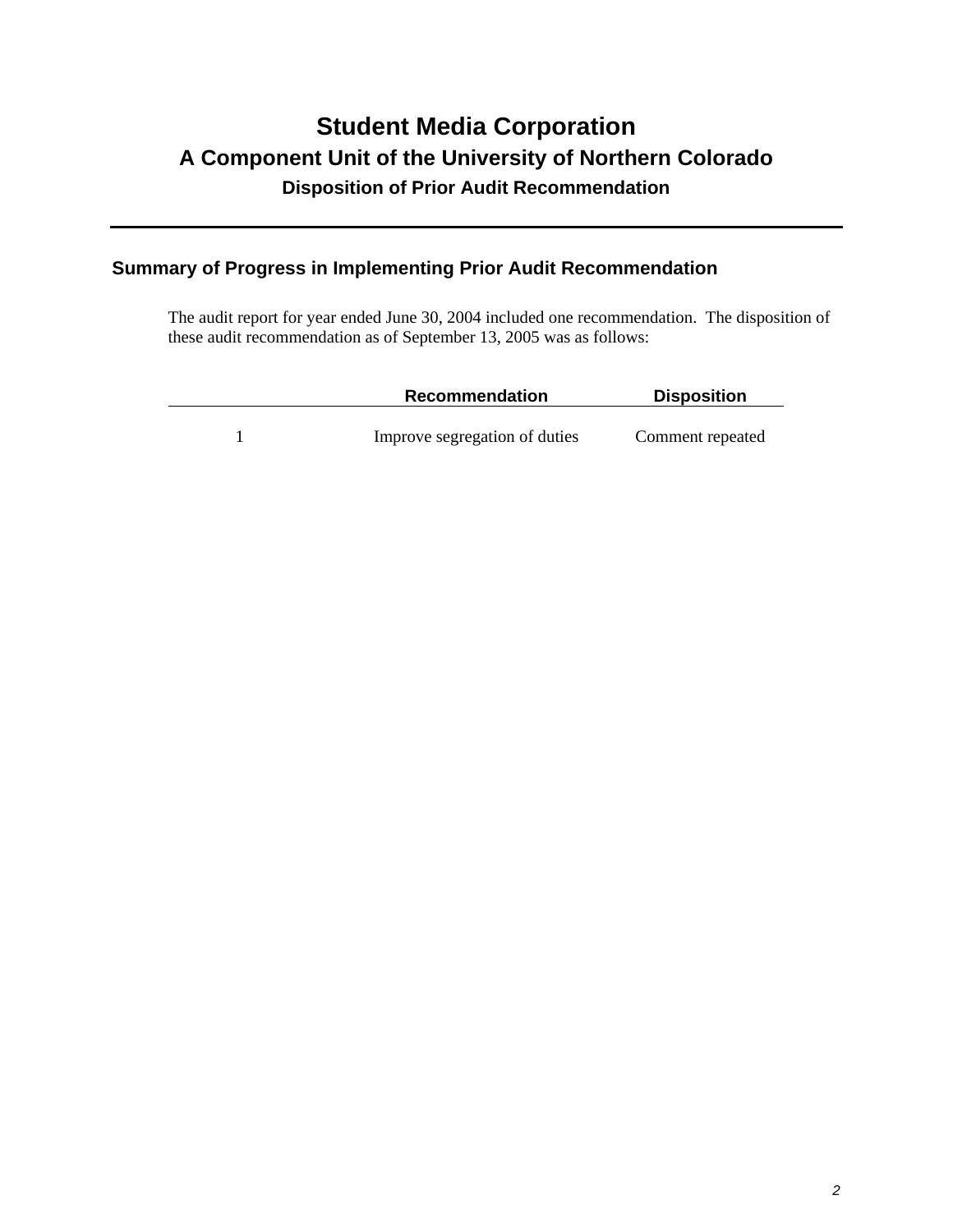

### **Independent Accountants' Report**

Members of the Legislative Audit Committee:

We have audited the accompanying basic financial statements of Student Media Corporation (the Corporation), a component unit of the University of Northern Colorado (the University), as of and for the years ended June 30, 2005 and 2004, as listed in the table of contents. These financial statements are the responsibility of the Corporation's management. Our responsibility is to express an opinion on these financial statements based on our audits.

We conducted our audits in accordance with auditing standards generally accepted in the United States of America. Those standards require that we plan and perform the audits to obtain reasonable assurance about whether the financial statements are free of material misstatement. An audit includes examining, on a test basis, evidence supporting the amounts and disclosures in the financial statements. An audit also includes assessing the accounting principles used and significant estimates made by management, as well as evaluating the overall financial statement presentation. We believe that our audits provide a reasonable basis for our opinion.

In our opinion, the financial statements referred to above present fairly, in all material respects, the financial position of Student Media Corporation as of June 30, 2005 and 2004, and its changes in financial position and cash flows for the years then ended in conformity with accounting principles generally accepted in the United States of America.

The accompanying management's discussion and analysis as listed in the table of contents is not a required part of the basic financial statements, but is supplementary information required by the Governmental Accounting Standards Board. We have applied certain limited procedures, which consisted principally of inquiries of management regarding the methods of measurement and presentation of the required supplementary information. However, we did not audit the information and express no opinion on it.

\s\ **BKD, LLP** 

September 13, 2005

**Bevond Your Numbers**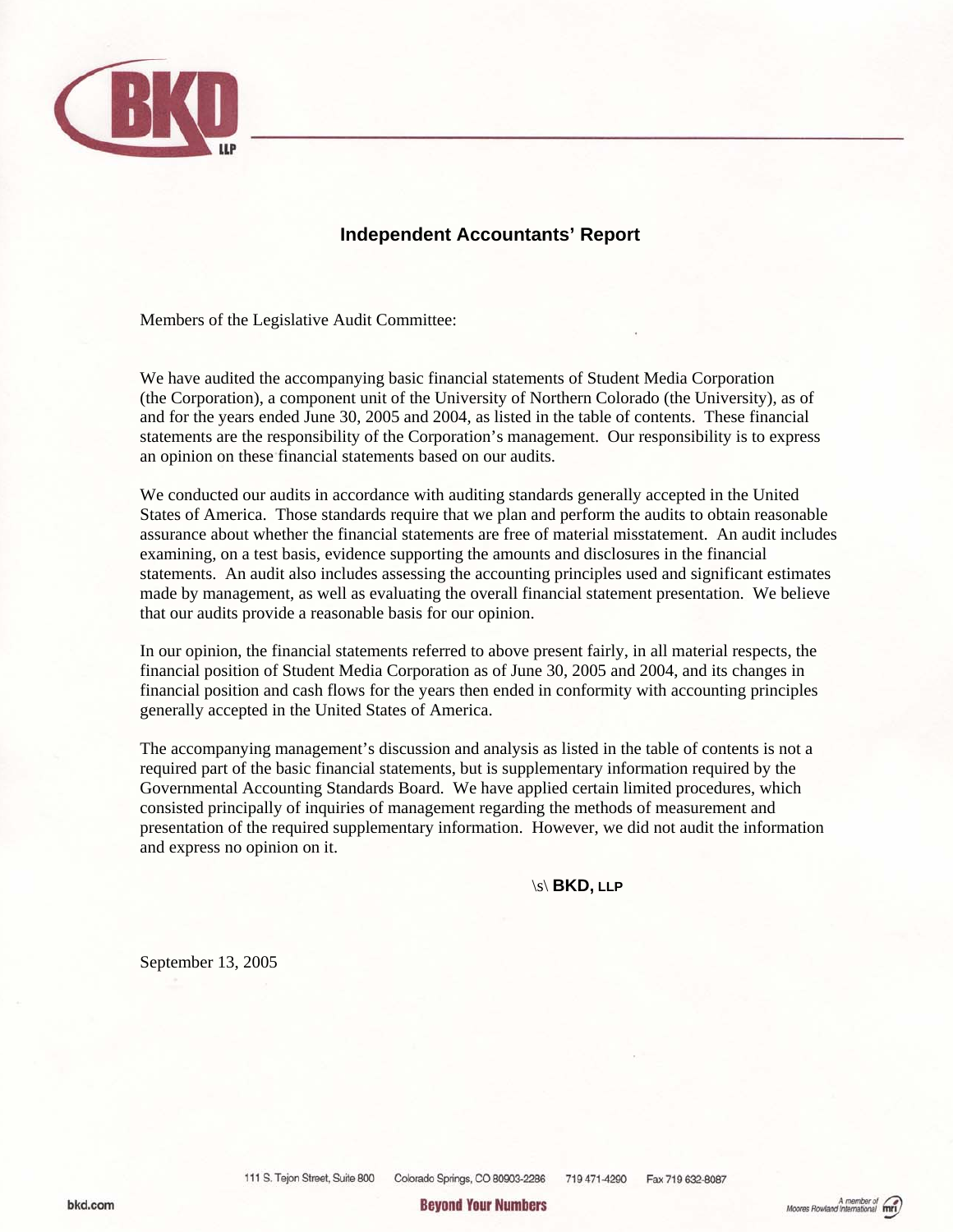#### *Management's Discussion and Analysis*

This section of the Student Media Corporation (the Corporation) annual financial report presents management's discussion and analysis of the financial performance of the Corporation during the fiscal year ended June 30, 2005. This discussion has been prepared by management along with the financial statements and related footnote disclosures and should be read in conjunction with the financial statements and footnotes.

The discussion and analysis is designed to focus on current activities, resulting changes and currently known facts. The financial statements, footnotes and this discussion are the responsibility of management.

### *Financial Highlights*

Selected financial highlights for the fiscal year ended June 30, 2005 include:

- Corporation assets totaled \$167,955 with liabilities of \$1,712 resulting in net assets of \$166,243.
- Capital assets of \$85,997 comprised 51% of the Corporation's assets.
- Total revenue was \$317,935, made up of \$279,410 in advertising revenue, \$37,500 in student fees and \$1,025 in interest income.
- Operating expenses totaled \$280,639, including \$149,707 in personnel expenses.
- Student-fee funding from the University of Northern Colorado (the University or UNC) in the amount of \$37,500 was received and used to pay for part of the \$53,742 it costs to print The Mirror.

### *Using This Annual Report*

The three financial statements – the Statement of Net Assets; the Statement of Revenues, Expenses and Changes in Net Assets; and the Statement of Cash Flows – present financial information using the economic resources measurement focus and the accrual basis of accounting. The information provided in these statements speaks to the financial health of the Corporation, with relevant non-financial facts provided in the Discussion and Analysis section.

The Statements of Net Assets includes all assets and liabilities. It is prepared under the accrual basis of accounting whereby revenues and assets are recognized when the service is provided and expenses and liabilities are recognized when others provide the service regardless of when cash is exchanged.

The Statement of Revenues, Expenses and Changes in Net Assets presents revenues earned and expenses incurred during the fiscal year. Activities are reported as either operating or nonoperating, in accordance with GASB Statement 34.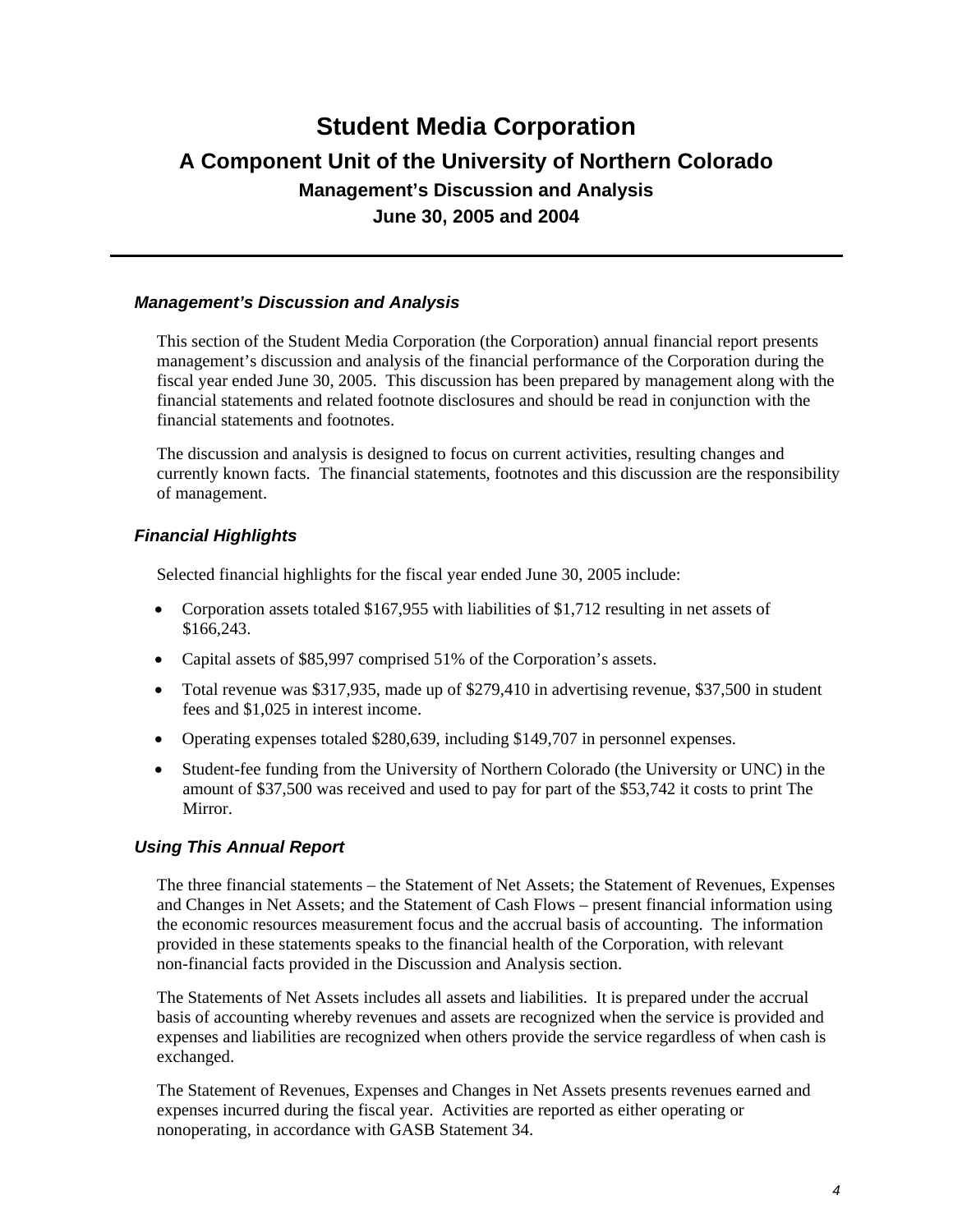The Statement of Cash Flows reports cash receipts, cash payments and net changes in cash and cash equivalents resulting from four defined types of activities. It provides answers to such questions as, where did the cash come from, what was the cash used for and what was the change in cash and cash equivalents during the reporting period.

#### *Statement of Net Assets*

The Statement of Net Assets is a financial snapshot of Student Media Corporation. It presents the Corporation's assets, liabilities and net assets. Assets and liabilities are classified by liquidity as either current or non-current. Net assets are classified by the ways in which they may be used for future operations. The following is a condensed statement of the Corporation's net assets at June 30, 2005, 2004 and 2003:

|                                         |     | 2005    |     | 2004    |    | 2003    |
|-----------------------------------------|-----|---------|-----|---------|----|---------|
| <b>Assets</b>                           |     |         |     |         |    |         |
| Current assets                          | \$  | 81,958  | S   | 47,465  | S  | 32,138  |
| Capital assets                          |     | 85,997  |     | 91,181  |    | 96,893  |
| Total assets                            | \$. | 167,955 | S.  | 138,646 | S  | 129,031 |
| <b>Liabilities</b>                      |     |         |     |         |    |         |
| <b>Current liabilities</b>              | \$. | 1,712   | \$. | 9,699   | \$ | 2.007   |
| <b>Net Assets</b>                       |     |         |     |         |    |         |
| Invested in capital assets, net of debt |     | 85,997  |     | 91,181  |    | 96,893  |
| Unrestricted                            |     | 80,246  |     | 37,766  |    | 30,131  |
| Total net assets                        |     | 166,243 |     | 128,947 |    | 127,024 |
| Total liabilities and net assets        |     | 167,955 | S   | 138,646 | S  | 129,031 |

#### **Condensed Statement of Net Assets June 30,**

Cash and cash equivalents of \$65,892 and \$37,603 comprised 39% and 27%, respectively, of the Corporation's assets at June 30, 2005 and 2004, respectively.

The capital assets consist of the Corporation's single-largest fiscal resource, its building, land and equipment totaling \$85,997 and \$91,181 at June 30, 2005 and 2004, respectively. These amounts are net of accumulated depreciation of \$67,085 and \$59,802, respectively.

The Corporation's commitments of resources include amounts owed to vendors and accrued expenses.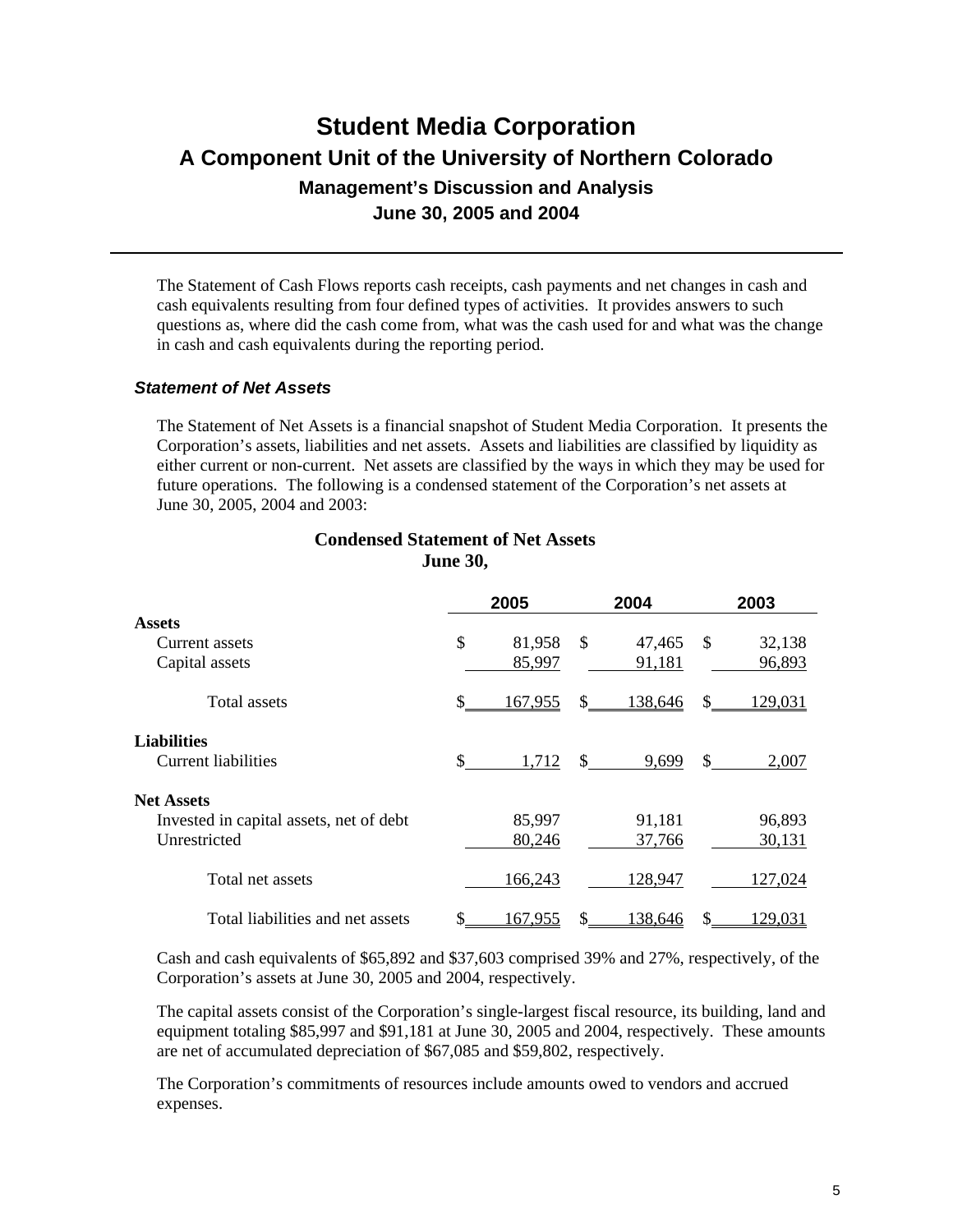Net assets which represent the difference between the Corporation's assets and liabilities, total \$166,243. The Corporation's largest class of assets is its capital assets, which comprise approximately 52% of the Corporation's net assets.

#### *Statement of Revenues, Expenses and Changes in Net Assets*

This statement presents the financial activity of the Corporation during fiscal years 2005, 2004 and 2003. The focus is on operating revenues and expenses:

#### **Condensed Statements of Revenues, Expenditures and Changes in Net Assets**

|                                          | 2005          | 2004          | 2003           |  |
|------------------------------------------|---------------|---------------|----------------|--|
| <b>Operating Revenues</b>                | \$<br>279,410 | 219,615<br>S. | 210,287<br>\$. |  |
| <b>Operating Expenses</b>                |               |               |                |  |
| Program services                         | 195,493       | 177,515       | 171,493        |  |
| Management and general                   | 85,146        | 78,589        | 82,537         |  |
| Total operating expenses                 | 280,639       | 256,104       | 254,030        |  |
| <b>Operating Loss</b>                    | (1,229)       | (36, 489)     | (43,743)       |  |
| <b>Nonoperating Revenues</b>             |               |               |                |  |
| Student fees                             | 37,500        | 37,500        | 37,500         |  |
| Other                                    | 1,025         | 912           | 1,800          |  |
| <b>Increase (Decrease) in Net Assets</b> | 37,296        | 1,923         | (4, 443)       |  |
| <b>Net Assets, Beginning of Year</b>     | 128,947       | 127,024       | 131,467        |  |
| Net Assets, End of Year                  | 166,243       | 128,947       | 127,024        |  |

Revenue in fiscal year 2005 from all sources total \$317,935, with \$279,410 or 88% of that being advertising revenue. Advertising revenue was up 27% from \$219,615 in fiscal year 2004 primarily because of increased local advertising sales due to hard work by The Mirror staff members and the healthy Northern Colorado economy. In addition, classified ad rates were increased because a classified section was added to The Online Mirror.

Revenue in fiscal year 2004 from all sources totaled \$258,027, with \$219,615 or 85% of that being advertising revenue. Advertising revenue was up 4.4% from \$210,287 in fiscal year 2003 due to increased local advertising sales and improvement to the Corporation's twice-yearly coupon book.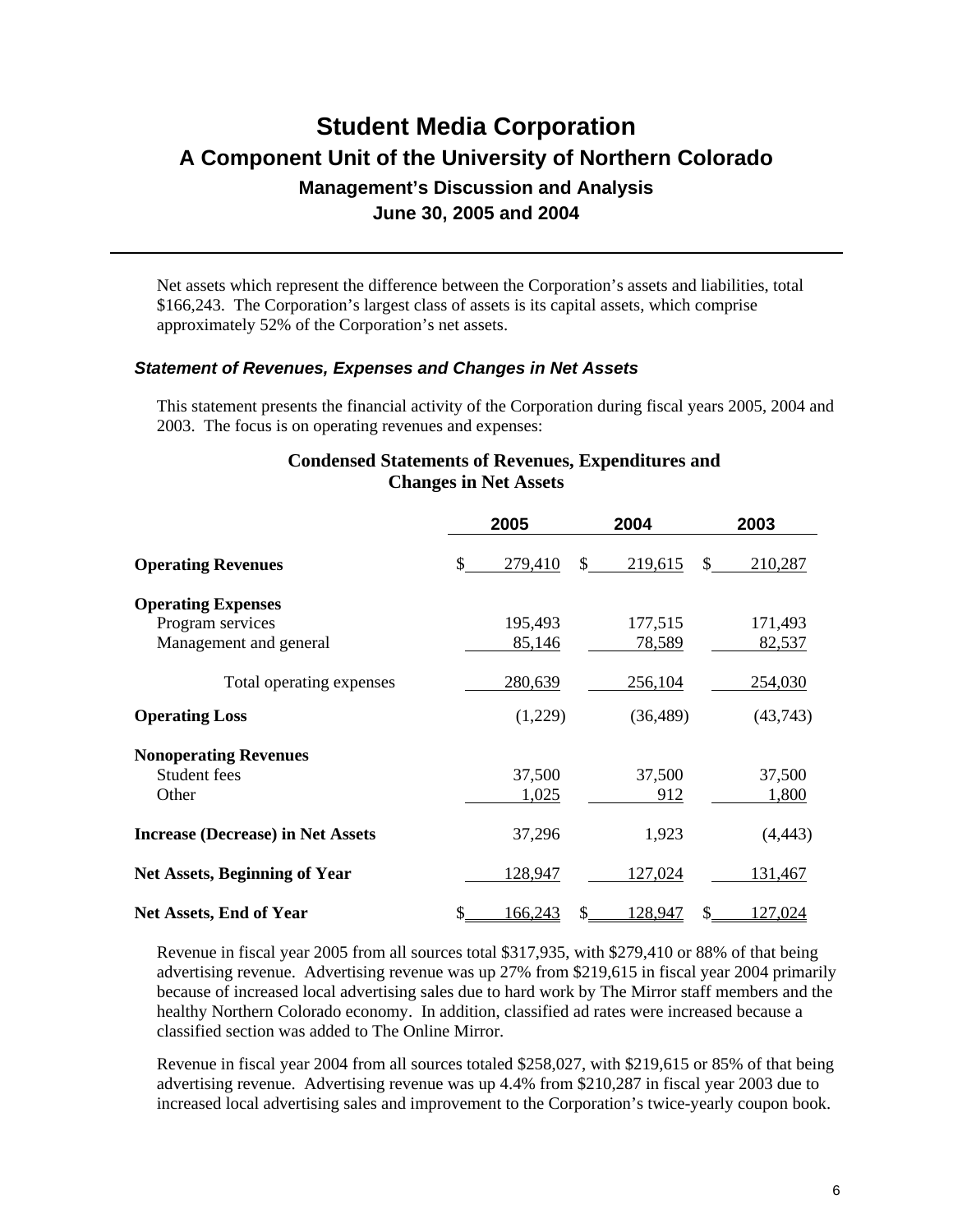Operating expenses of \$280,639 and \$256,104 comprise the largest part of expenses during fiscal years 2005 and 2004:

|                                    | 2005          |        | 2004 |         |        |
|------------------------------------|---------------|--------|------|---------|--------|
| Program services<br>Management and | \$<br>195,493 | 69.7%  | \$   | 177,515 | 69.3%  |
| general                            | 85,146        | 30.3   |      | 78,589  | 30.7   |
| Total operating<br>expenses        | 280,639       | 100.0% |      | 256,104 | 100.0% |

For a natural classification perspective, the largest expenditure in fiscal years 2005 and 2004 is for personnel.

|                                                                   |   | 2005                        |                      | 2004 |                             |                      |
|-------------------------------------------------------------------|---|-----------------------------|----------------------|------|-----------------------------|----------------------|
| Salaries and benefits<br>Other operating expenses<br>Depreciation | S | 149,707<br>123,649<br>7,283 | 53.3%<br>44.1<br>2.6 | \$   | 142,800<br>105,792<br>7,512 | 55.8%<br>41.3<br>2.9 |
| Total operating<br>expenses                                       |   | 280,639                     | 100.0%               |      | 256.104                     | 100.0%               |

Other operating expenses were up due to a slight increase in printing expense during fiscal year 2005.

#### *Statement of Cash Flows*

This statement provides information about the cash activity in fiscal years 2005, 2004 and 2003. A summary is presented here with more detail on the actual statement:

|                                         | 2005          | 2004            | 2003            |
|-----------------------------------------|---------------|-----------------|-----------------|
| <b>Cash Flows Provided By (Used in)</b> |               |                 |                 |
| Operating activities                    | \$<br>(8,137) | (30, 171)<br>-8 | (25, 658)<br>-S |
| Noncapital financing activities         | 37,500        | 37,500          | 37,500          |
| Capital financing activities            | (2,099)       | (1,800)         | (32, 746)       |
| Investing                               | 1,025         | 912             | 1,360           |
| <b>Net Increase (Decrease) in Cash</b>  | 28,289        | 6,441           | (19, 544)       |
| <b>Cash, Beginning of Year</b>          | 37,603        | 31,162          | 50,706          |
| Cash, End of Year                       | 65,892        | S.<br>37,603    | 31,162          |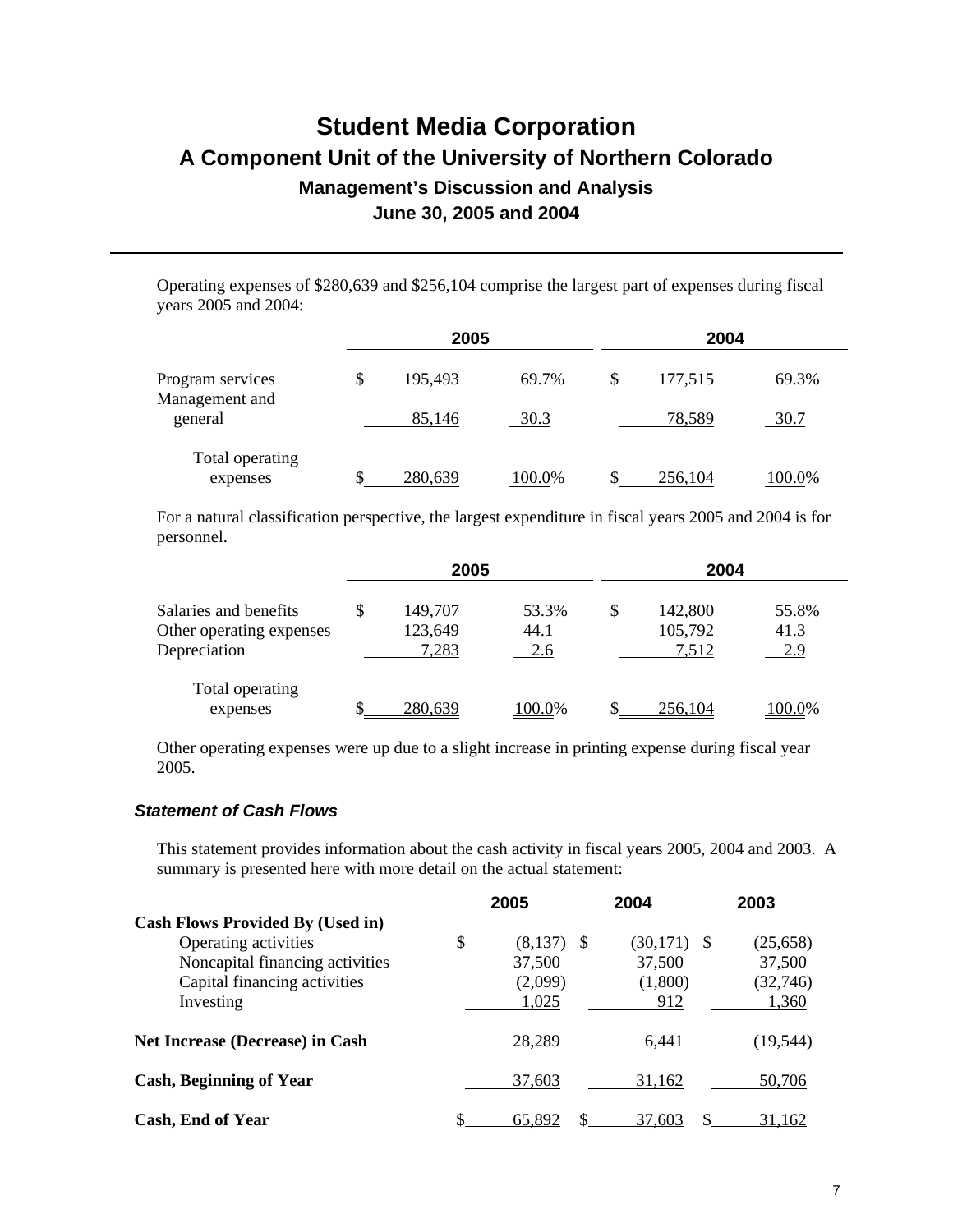### *Economic Outlook*

The Corporation's financial future depends on support from UNC and successful advertising sales by the students who work at The Mirror. Student-fee funding was \$37,500 in fiscal year 2005 and fortunately is set for the next five years at \$3.17 per student plus a CPI adjustment. Student fees are critical to The Mirror's financial stability because the students who work at the newspaper cannot sell enough advertising to cover all expenses, which increase every year.

A subscription fee contract between UNC and the Corporation that will start July 1, 2005, will help the financial stability of the Corporation because student-fee funding will remain consistent from year to year. This stable revenue stream should allow the Corporation to replace outdated technology, provide more training for students and put out a better product.

Successful advertising sales are also critical to the Corporation's financial future. UNC students sell all advertising in The Mirror. Depending on the talent of the student advertising staff in a given year, advertising revenues can go up or down. The health of the economy, both locally and nationally, also impacts sales.

The Corporation revised its bylaws and articles of incorporation in 2005 to eliminate UNC's ability to elect a majority of the Corporation's governing board.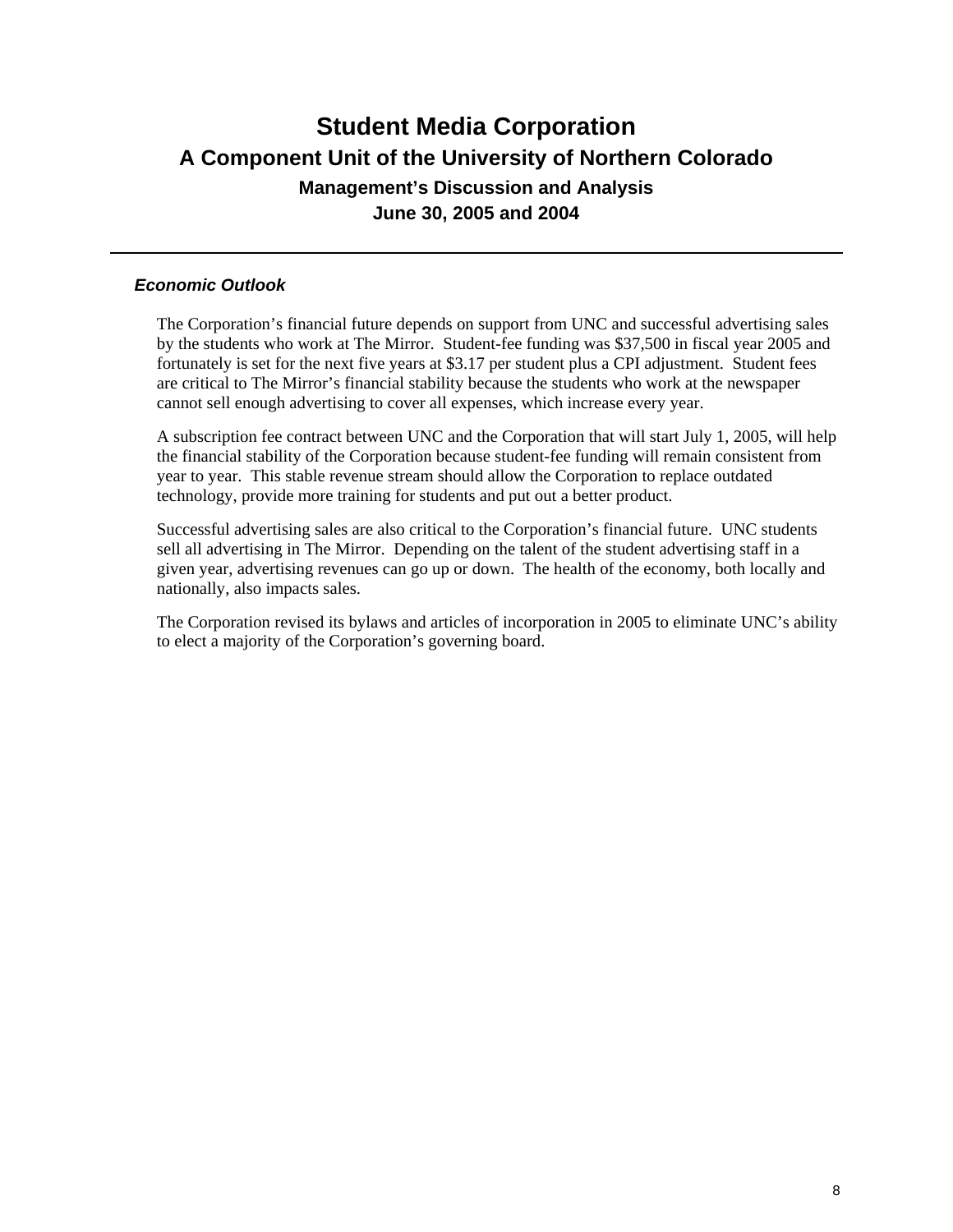# **Student Media Corporation A Component Unit of the University of Northern Colorado Statements of Net Assets June 30, 2005 and 2004**

#### **Assets**

|                                                                                                    | 2005           | 2004          |
|----------------------------------------------------------------------------------------------------|----------------|---------------|
| <b>Current Assets</b>                                                                              |                |               |
| Cash                                                                                               | \$<br>65,892   | \$            |
| Cash on deposit with the University of Northern Colorado<br>Accounts receivable, net of allowance; |                | 37,603        |
| $2005 - $498$ and $2004 - $500$                                                                    | 11,346         | 3,974         |
| Prepaid deposit                                                                                    | 4,720          | 5,888         |
| Total current assets                                                                               | 81,958         | 47,465        |
| <b>Noncurrent Assets</b>                                                                           |                |               |
| Capital assets, net                                                                                | 85,997         | 91,181        |
| <b>Total assets</b>                                                                                | 167,955        | \$<br>138,646 |
| <b>Liabilities</b>                                                                                 |                |               |
| Accounts payable and accrued expenses                                                              | \$<br>1,712    | \$<br>9,699   |
| Total current liabilities                                                                          | 1,712          | 9,699         |
| <b>Net Assets</b>                                                                                  |                |               |
| Invested in capital assets                                                                         | 85,997         | 91,181        |
| Unrestricted                                                                                       | 80,246         | 37,766        |
| Total net assets                                                                                   | 166,243        | 128,947       |
| Total liabilities and net assets                                                                   | <u>167,955</u> | 138,646       |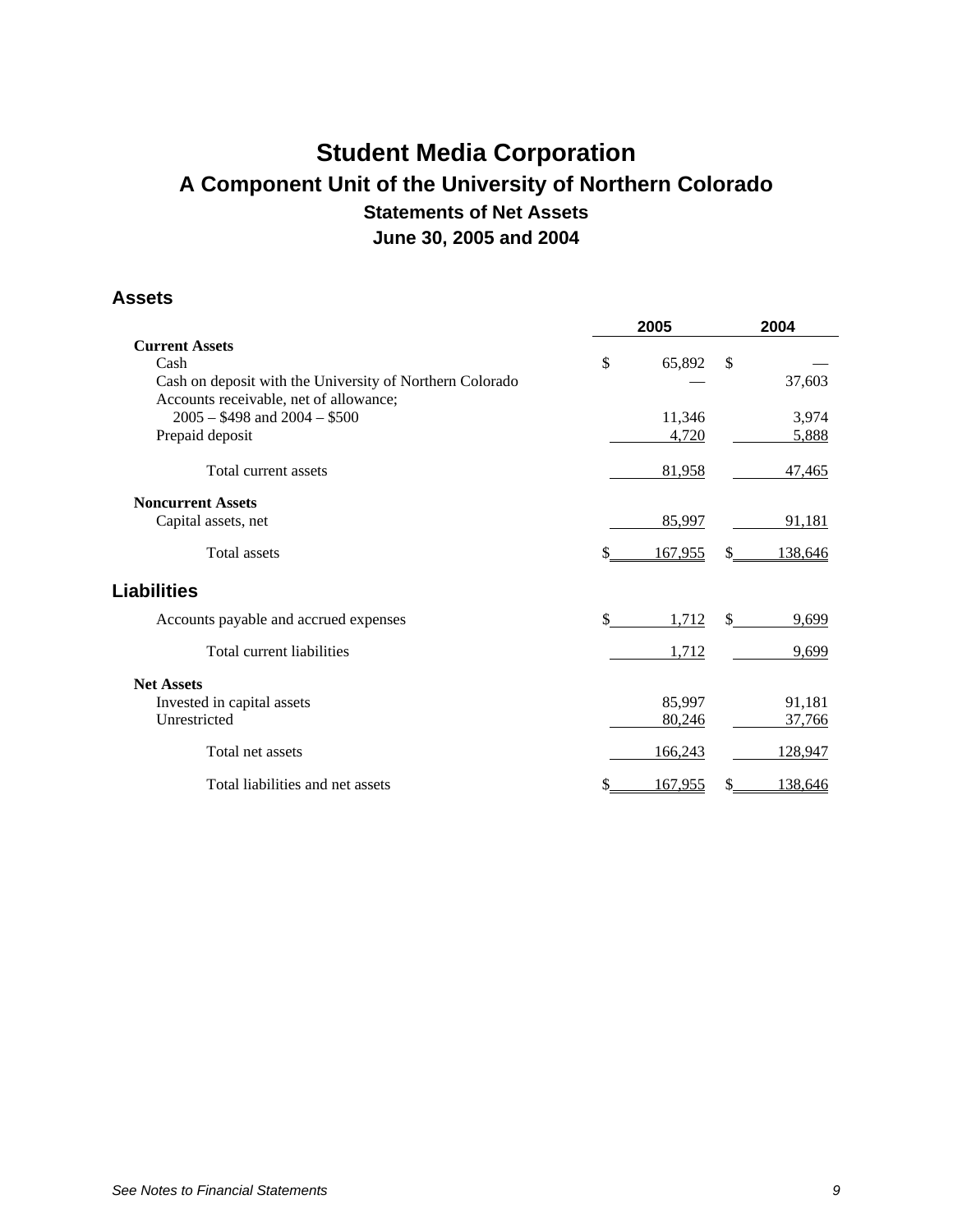# **Student Media Corporation**

### **A Component Unit of the University of Northern Colorado Statements of Revenues, Expenses and Changes in Net Assets For the Years Ended June 30, 2005 and 2004**

|                                      | 2005          | 2004           |  |  |
|--------------------------------------|---------------|----------------|--|--|
| <b>Operating Revenues</b>            |               |                |  |  |
| Display                              | \$<br>254,371 | \$<br>194,753  |  |  |
| Classified                           | 25,039        | 24,862         |  |  |
| Total operating revenues             | 279,410       | 219,615        |  |  |
| <b>Operating Expenses</b>            |               |                |  |  |
| Program services                     | 195,493       | 177,515        |  |  |
| Management and general               | 85,146        | 78,589         |  |  |
| Total operating expenses             | 280,639       | 256,104        |  |  |
| <b>Operating Loss</b>                | (1,229)       | (36, 489)      |  |  |
| <b>Nonoperating Revenues</b>         |               |                |  |  |
| Student fees                         | 37,500        | 37,500         |  |  |
| Interest income                      | 1,025         | 912            |  |  |
| Net nonoperating revenues            | 38,525        | 38,412         |  |  |
| <b>Increase in Net Assets</b>        | 37,296        | 1,923          |  |  |
| <b>Net Assets, Beginning of Year</b> | 128,947       | 127,024        |  |  |
| Net Assets, End of Year              | \$<br>166,243 | \$.<br>128,947 |  |  |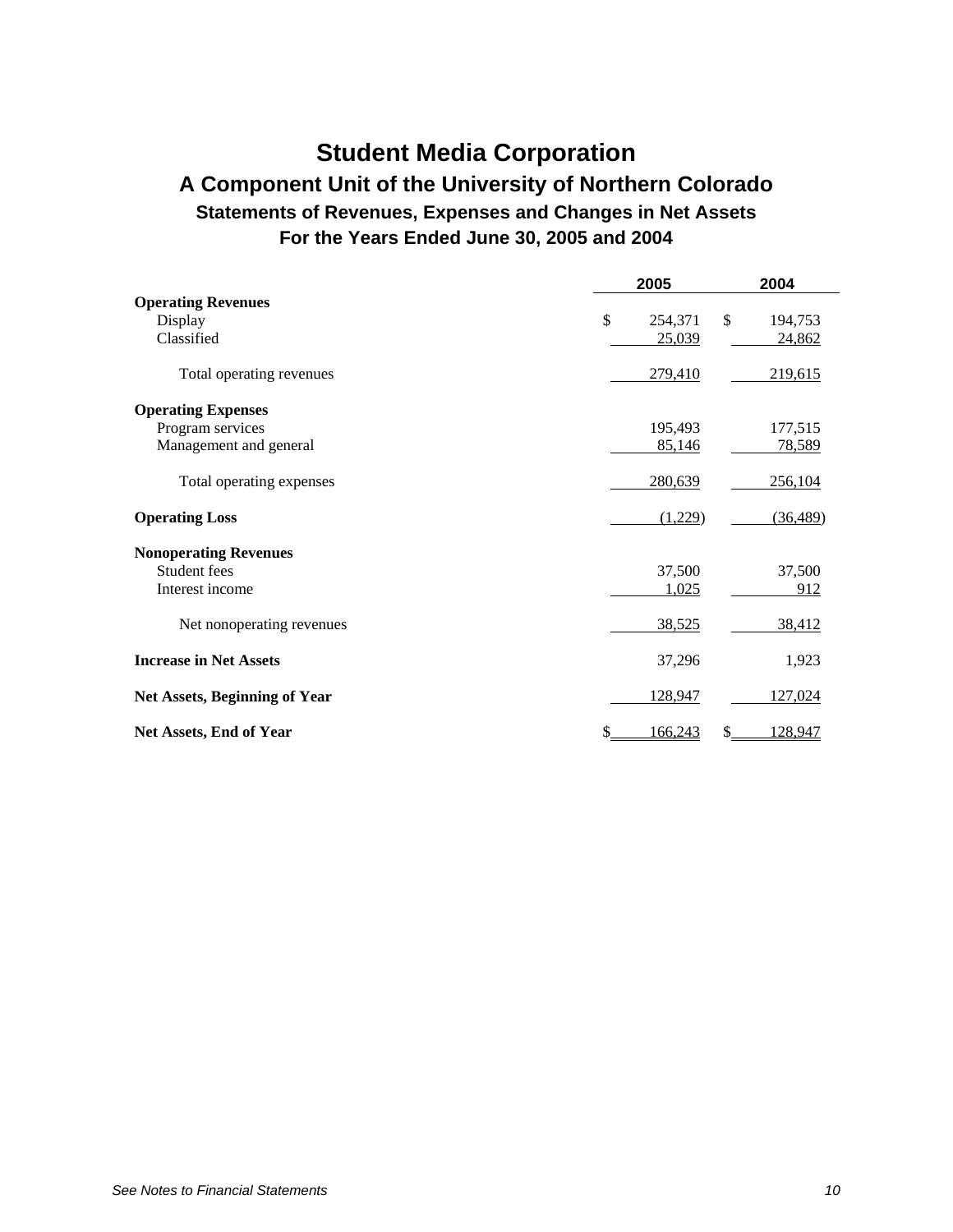### **Student Media Corporation A Component Unit of the University of Northern Colorado Statements of Cash Flows For the Years Ended June 30, 2005 and 2004**

|                                                                                                                   | 2005                                     | 2004                                      |
|-------------------------------------------------------------------------------------------------------------------|------------------------------------------|-------------------------------------------|
| <b>Operating Activities</b><br>Cash received from customers<br>Payments to/for employees<br>Payments to suppliers | \$<br>272,038<br>(149,707)<br>(130, 468) | \$<br>216,412<br>(142, 800)<br>(103, 783) |
| Net cash used in operating activities                                                                             | (8,137)                                  | (30,171)                                  |
| <b>Noncapital Financing Activities</b><br>Student fees                                                            | 37,500                                   | 37,500                                    |
| Net cash provided by noncapital financing activities                                                              | 37,500                                   | 37,500                                    |
| <b>Capital Financing Activities</b><br>Purchase of property and equipment                                         | (2,099)                                  | (1,800)                                   |
| Net cash used in capital financing activities                                                                     | (2,099)                                  | (1,800)                                   |
| <b>Investing Activities</b><br>Interest received                                                                  | 1,025                                    | 912                                       |
| Net cash provided by investing activities                                                                         | 1,025                                    | 912                                       |
| <b>Increase in Cash and Cash Equivalents</b>                                                                      | 28,289                                   | 6,441                                     |
| <b>Cash and Cash Equivalents, Beginning of Year</b>                                                               | 37,603                                   | 31,162                                    |
| <b>Cash and Cash Equivalents, End of Year</b>                                                                     | 65,892<br>\$                             | 37,603<br>\$                              |
| Reconciliation of Operating Loss to Net Cash Used in<br><b>Operating Activities</b>                               |                                          |                                           |
| Operating loss<br>Depreciation<br>Changes in operating assets and liabilities                                     | \$<br>(1,229)<br>7,283                   | \$<br>(36, 489)<br>7,512                  |
| Accounts receivable                                                                                               | (7, 372)                                 | (3,203)                                   |
| Prepaid deposits and other<br>Accounts payable and accrued expenses                                               | 1,168<br>(7,987)                         | (5,683)<br>7,692                          |
| <b>Net Cash Used In Operating Activities</b>                                                                      | (8,137)<br>\$                            | (30,171)<br>\$                            |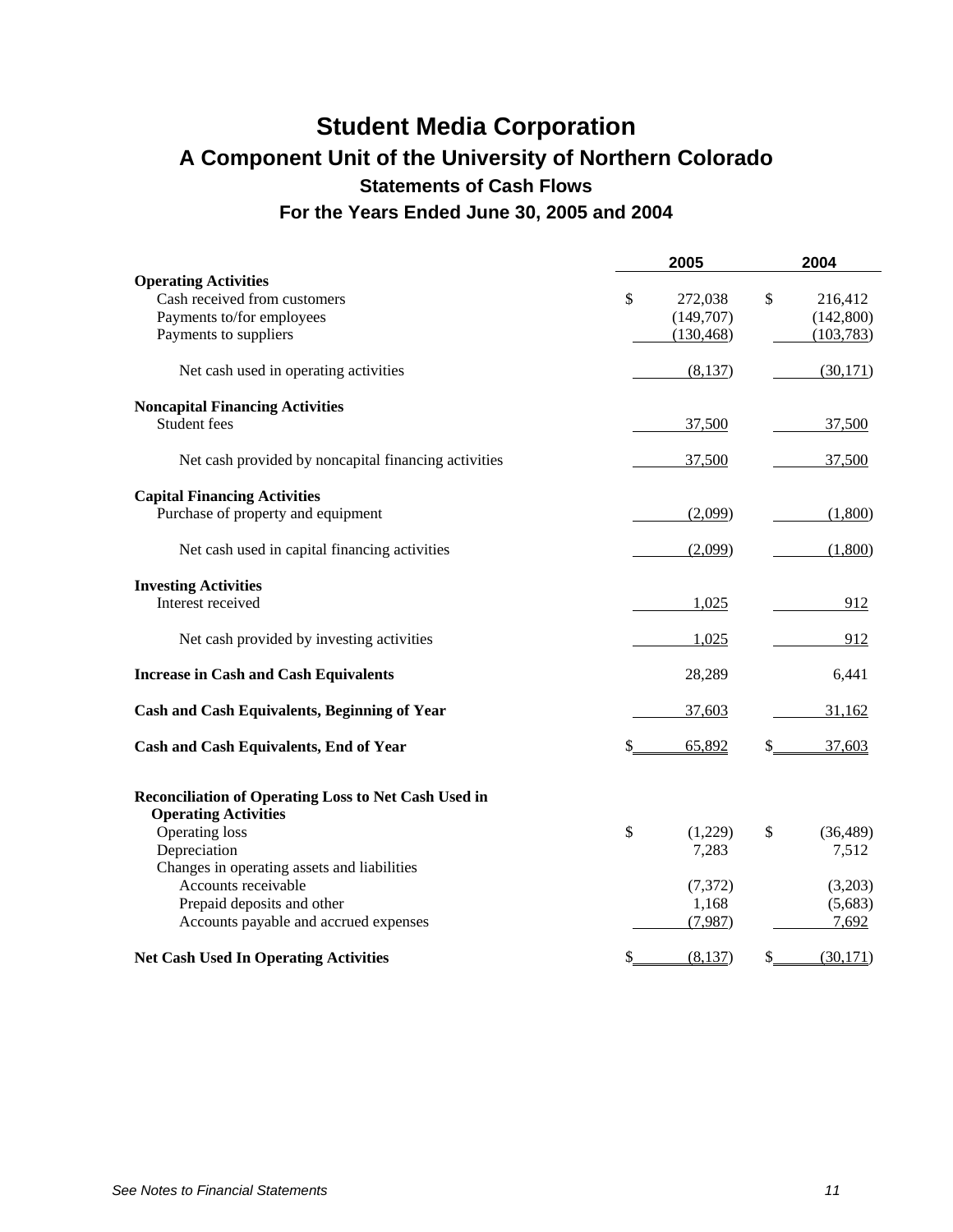### **Note 1: Nature of Operations and Summary of Significant Accounting Policies**

#### *Nature of Operations and Reporting Entity*

Student Media Corporation (the Corporation), a component unit of the University of Northern Colorado (the University), was created in February 1989 as a not-for-profit Colorado organization and began operations on July 1, 1989. The Corporation's Board of Directors includes university students and faculty as well as community members. The Corporation publishes The Mirror, the official school newspaper of the University, three times a week during the academic year and weekly during summer sessions.

The Corporation grants unsecured credit to its advertising customers, substantially all of whom are local businesses or national agencies.

#### *Basis of Accounting*

For financial reporting purposes, the Corporation is considered a special-purpose government engaged only in business-type activities. Accordingly, the Corporation's financial statements have been presented using the economic resources measurement focus and the accrual basis of accounting. Under the accrual basis, revenues are recognized when earned, and expenses are recorded when an obligation is incurred.

The Corporation prepares its financial statements as a business-type activity in conformity with applicable pronouncements of the Governmental Accounting Standards Board (GASB). Pursuant to GASB Statement No. 20, the Corporation has elected to apply the provisions of all relevant pronouncements of the Financial Accounting Standards Board (FASB) that were issued on or before November 30, 1989 and do not conflict with or contradict GASB pronouncements.

#### *Use of Estimates*

The preparation of financial statements in conformity with accounting principles generally accepted in the United States of America requires management to make estimates and assumptions that affect the reported amounts of assets and liabilities and disclosure of contingent assets and liabilities at the date of the financial statements and the reported amounts of revenues and expenses during the reporting period. Actual results could differ from those estimates.

### *Cash Equivalents*

The Corporation considers all liquid investments with original maturities of three months or less to be cash equivalents. At June 30, 2005, cash equivalents consisted primarily of funds placed in an operating cash bank account and at June 30, 2004 cash equivalents consisted primarily of funds invested by the University through the State Treasurer's Cash Pool.

### *Accounts Receivable*

Accounts receivable consist of advertising fees charged to individuals and businesses. Accounts receivable are recorded net of estimated uncollectible amounts.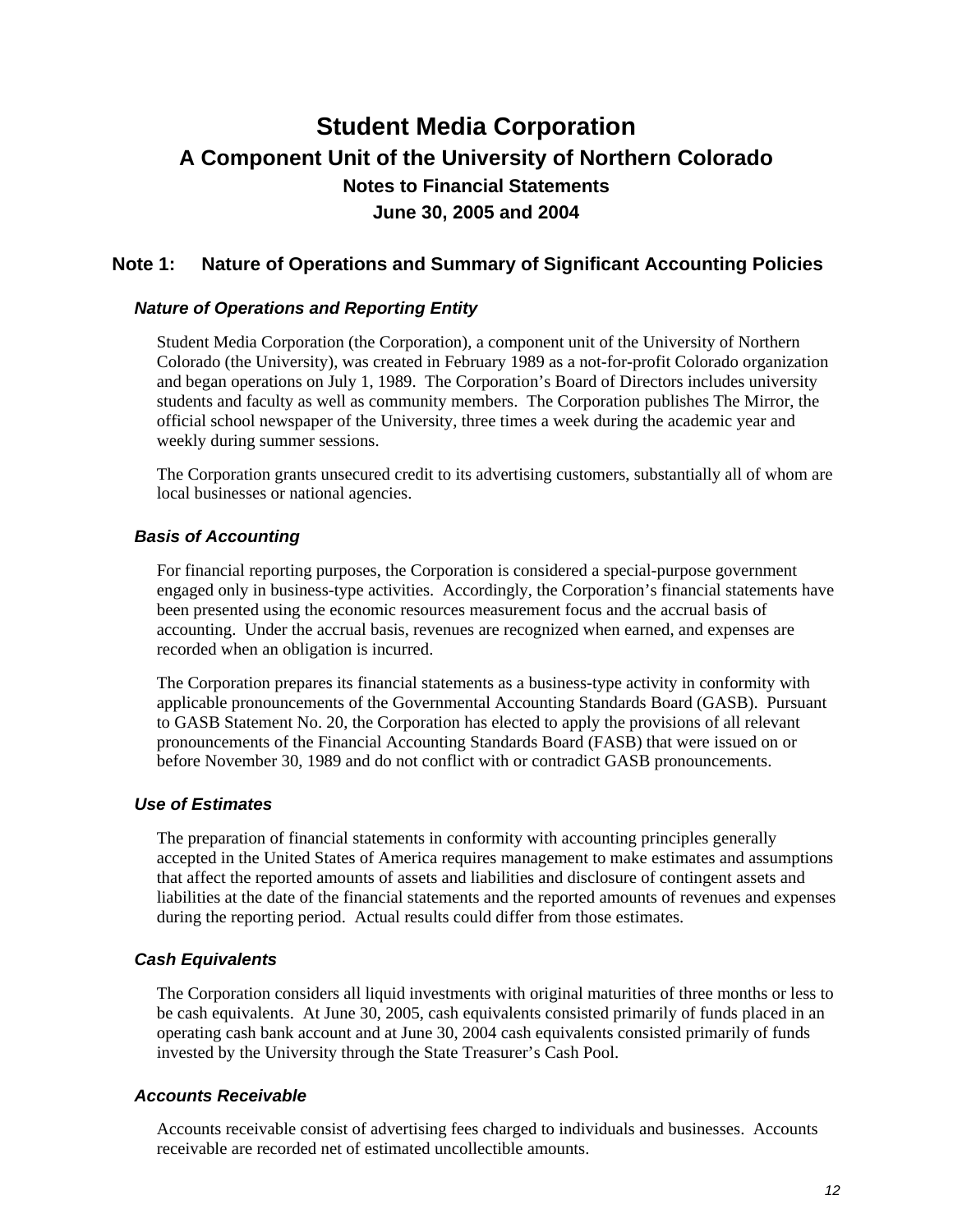### *Capital Assets*

Capital assets are recorded at cost at the date of acquisition or fair market value at the date of donation in the case of gifts. For equipment, the Corporation's capitalization policy includes all items with a unit cost of \$1,000 or more and an estimated useful life of greater than one year. Renovations to buildings and land improvements, that significantly increase the value or extend the useful life of the structure, are capitalized. Routine repairs and maintenance are charged to operating expense in the year in which the expense was incurred.

Depreciation is computed using the straight-line method over the estimated useful lives of the assets, generally 25 years for buildings, 10 years for land improvements and 3 to 5 years for equipment.

#### *Net Assets*

Net assets of the Corporation are classified in two components. Net assets invested in capital assets consist of capital assets net of accumulated depreciation. Unrestricted net assets are remaining assets less remaining liabilities that do not meet the definition of invested in capital assets, net of related debt or restricted expendable.

#### *Classification of Revenues*

The Corporation has classified its revenues as either operating or nonoperating revenues according to the following criteria:

Operating revenues – Operating revenues include activities that have the characteristics of exchange transactions, such as display and classified advertisings sales.

Nonoperating revenues – Nonoperating revenues include activities that have the characteristics of nonexchange transactions, such as gifts and contributions, and other revenue sources that are defined as nonoperating revenues by GASB No. 9, *Reporting Cash Flows of Proprietary and Nonexpendable Trust Funds and Government Entities That Use Proprietary Fund Accounting*, and GASB No. 34, such as student fees allocated by the University and interest income.

### *Income Taxes*

The Corporation is exempt from federal and state income taxes under Section  $501(c)(3)$  of the Internal Revenue Code and is not classified as a private foundation. Accordingly, no provision is made in these financial statements for income taxes.

### **Note 2: Cash on Deposit**

At June 30, the Corporation had bank balances as follows:

|                                                | 2005   | 2004 |  |
|------------------------------------------------|--------|------|--|
| Insured by federal depository insurance (FDIC) | 69.630 |      |  |
| Carrying value                                 | 65.892 |      |  |

At June 30, 2005 and 2004, the Corporation had deposits with the University of \$-0- and \$37,603, respectively, which were interest-bearing.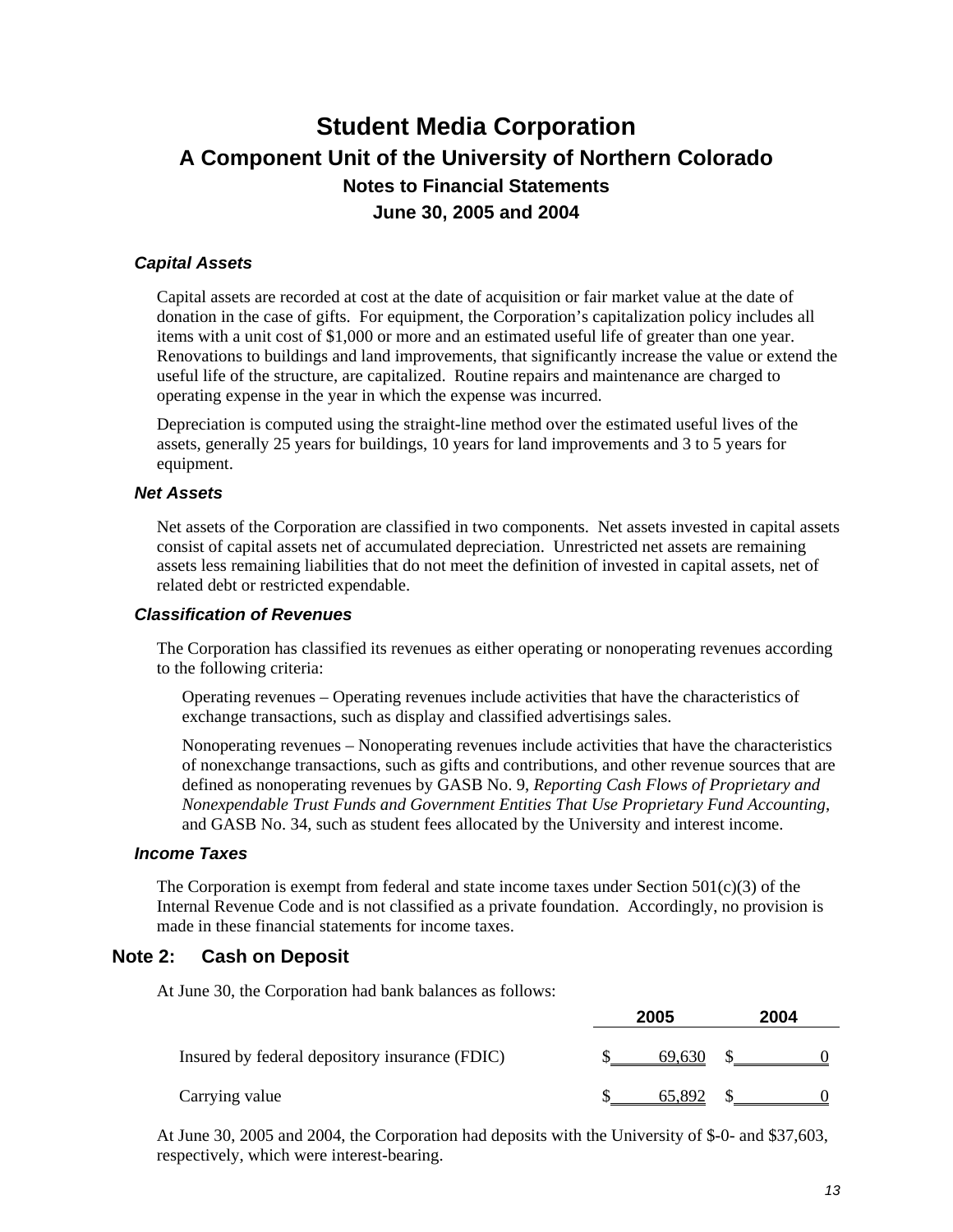### **Note 3: Capital Assets**

The following presents changes in capital assets and accumulated depreciation for the years ended June 30:

|                               | <b>Balance</b><br>June 30, 2004 | <b>Additions</b> | <b>Deductions</b> | <b>Balance</b><br>June 30, 2005 |
|-------------------------------|---------------------------------|------------------|-------------------|---------------------------------|
| Land                          | \$<br>5,500                     | \$               | \$                | \$<br>5,500                     |
| Land improvements             | 9,735                           |                  |                   | 9,735                           |
| <b>Buildings</b>              | 107,000                         |                  |                   | 107,000                         |
| Equipment                     | 28,748                          | 2,099            |                   | 30,847                          |
|                               | 150,983                         | 2,099            |                   | 153,082                         |
| Less accumulated depreciation |                                 |                  |                   |                                 |
| Land improvements             | 2,920                           | 1,095            |                   | 4,015                           |
| Building improvements         | 32,457                          | 4,280            |                   | 36,737                          |
| Equipment                     | 24,425                          | 1,908            |                   | 26,333                          |
|                               | 59,802                          | 7,283            |                   | 67,085                          |
| Net capital assets            | \$<br>91,181                    | (5, 184)         | \$<br>0           | 85,997                          |

|                               | <b>Balance</b> |         |                  |         |                   | <b>Balance</b><br>June 30, 2004 |    |         |
|-------------------------------|----------------|---------|------------------|---------|-------------------|---------------------------------|----|---------|
|                               | June 30, 2003  |         | <b>Additions</b> |         | <b>Deductions</b> |                                 |    |         |
|                               |                |         |                  |         |                   |                                 |    |         |
| Land                          | \$             | 5,500   | \$               |         | \$                |                                 | \$ | 5,500   |
| Land improvements             |                | 9,735   |                  |         |                   |                                 |    | 9,735   |
| <b>Buildings</b>              |                | 107,000 |                  |         |                   |                                 |    | 107,000 |
| Equipment                     |                | 42,186  |                  | 1,800   |                   | (15,238)                        |    | 28,748  |
|                               |                | 164,421 |                  | 1,800   |                   | (15,238)                        |    | 150,983 |
| Less accumulated depreciation |                |         |                  |         |                   |                                 |    |         |
| Land improvements             |                | 2,190   |                  | 730     |                   |                                 |    | 2,920   |
| Building improvements         |                | 28,177  |                  | 4,280   |                   |                                 |    | 32,457  |
| Equipment                     |                | 37,161  |                  | 2,502   |                   | (15,238)                        |    | 24,425  |
|                               |                | 67,528  |                  | 7,512   |                   | (15,238)                        |    | 59,802  |
| Net capital assets            |                | 96,893  |                  | (5,712) |                   | $\theta$                        |    | 91,181  |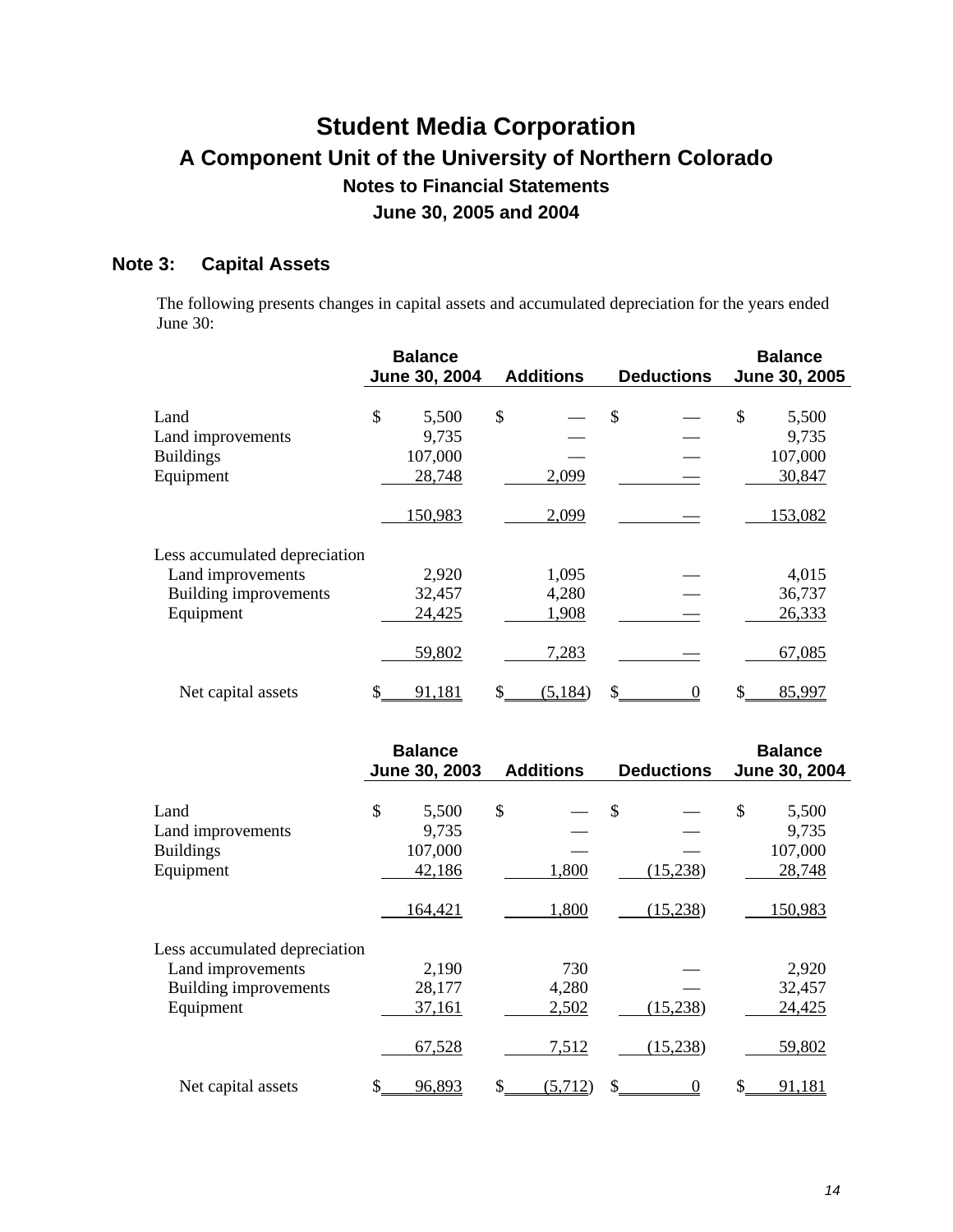### **Note 4: Related Party Transactions**

Advertising revenue from University-related entities for 2005 and 2004 was approximately \$36,881 and \$35,387, respectively.

The University provides various accounting, purchasing, payroll and banking services to the Corporation at a rate of 10.0% of certain personnel costs. Administrative fees for 2005 and 2004 were \$12,548 and \$12,658, respectively.

### **Note 5: Schedule of Functional Expenses**

| 2005                        |    |                            |                                  |               |  |  |
|-----------------------------|----|----------------------------|----------------------------------|---------------|--|--|
|                             |    | Program<br><b>Services</b> | <b>Management</b><br>and General | <b>Total</b>  |  |  |
| <b>Personnel Expenses</b>   |    |                            |                                  |               |  |  |
| Salaries and benefits       | \$ | 102,678                    | \$<br>42,000                     | \$<br>144,678 |  |  |
| Payroll taxes               |    |                            | 5,029                            | 5,029         |  |  |
| Total personnel expenses    |    | 102,678                    | 47,029                           | 149,707       |  |  |
| <b>Other Expenses</b>       |    |                            |                                  |               |  |  |
| Activities and travel       |    | 8,300                      |                                  | 8,300         |  |  |
| Administrative fees         |    |                            | 12,548                           | 12,548        |  |  |
| Advertising                 |    | 1,600                      |                                  | 1,600         |  |  |
| Books and subscriptions     |    | 280                        |                                  | 280           |  |  |
| Depreciation                |    | 7,283                      |                                  | 7,283         |  |  |
| Dues and memberships        |    | 584                        |                                  | 584           |  |  |
| Equipment maintenance       |    | 57                         |                                  | 57            |  |  |
| <b>Building maintenance</b> |    | 51                         |                                  | 51            |  |  |
| Insurance                   |    |                            | 9,450                            | 9,450         |  |  |
| Miscellaneous               |    | 1,904                      |                                  | 1,904         |  |  |
| Postage                     |    |                            | 2,019                            | 2,019         |  |  |
| Professional fees           |    |                            | 8,300                            | 8,300         |  |  |
| Printing                    |    | 55,747                     |                                  | 55,747        |  |  |
| Publicity                   |    | 2,932                      |                                  | 2,932         |  |  |
| Rent                        |    | 30                         |                                  | 30            |  |  |
| Supplies                    |    | 9,669                      |                                  | 9,669         |  |  |
| Telephone                   |    |                            | 3,422                            | 3,422         |  |  |
| <b>Utilities</b>            |    | 2,378                      | 2,378                            | 4,756         |  |  |
| Purchased services          |    | 2,000                      |                                  | 2,000         |  |  |
| Total other expenses        |    | 92,815                     | 38,117                           | 130,932       |  |  |
| Total operating expenses    | \$ | 195,493                    | \$<br>85,146                     | \$<br>280,639 |  |  |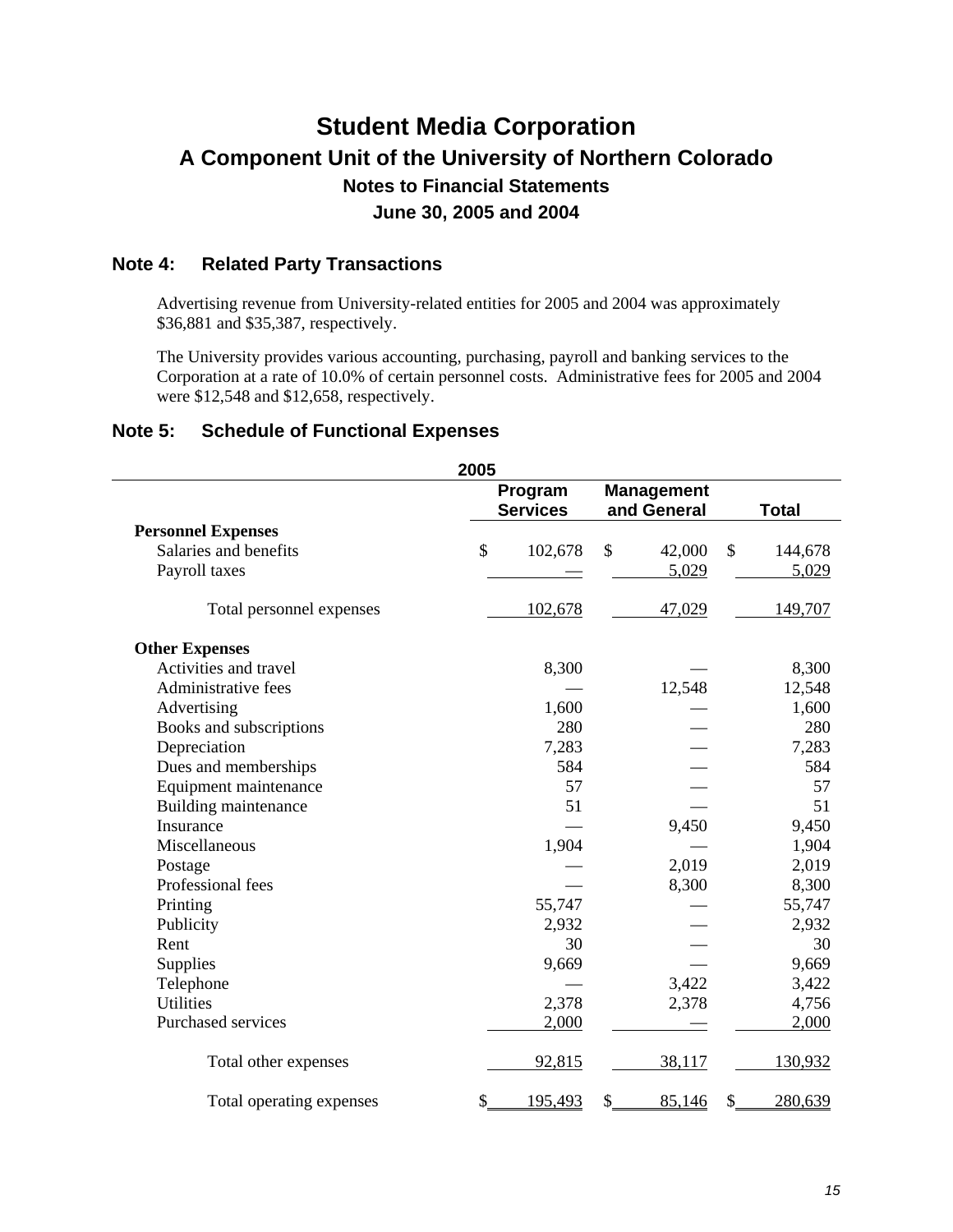| 2004                      |                            |         |                                  |        |              |         |  |  |
|---------------------------|----------------------------|---------|----------------------------------|--------|--------------|---------|--|--|
|                           | Program<br><b>Services</b> |         | <b>Management</b><br>and General |        | <b>Total</b> |         |  |  |
| <b>Personnel Expenses</b> |                            |         |                                  |        |              |         |  |  |
| Salaries and benefits     | \$                         | 99,501  | \$                               | 39,199 | \$           | 138,700 |  |  |
| Payroll taxes             |                            |         |                                  | 4,100  |              | 4,100   |  |  |
| Total personnel expenses  |                            | 99,501  |                                  | 43,299 |              | 142,800 |  |  |
| <b>Other Expenses</b>     |                            |         |                                  |        |              |         |  |  |
| Activities and travel     |                            | 3,229   |                                  |        |              | 3,229   |  |  |
| Administrative fees       |                            |         |                                  | 12,658 |              | 12,658  |  |  |
| Advertising               |                            | 124     |                                  |        |              | 124     |  |  |
| <b>Bad</b> debts          |                            | 416     |                                  |        |              | 416     |  |  |
| Books and subscriptions   |                            | 332     |                                  |        |              | 332     |  |  |
| Depreciation              |                            | 5,372   |                                  | 2,140  |              | 7,512   |  |  |
| Dues and memberships      |                            | 685     |                                  |        |              | 685     |  |  |
| Equipment maintenance     |                            | 251     |                                  |        |              | 251     |  |  |
| Building maintenance      |                            | 7,545   |                                  |        |              | 7,545   |  |  |
| Insurance                 |                            |         |                                  | 6,547  |              | 6,547   |  |  |
| Miscellaneous             |                            |         |                                  | 366    |              | 366     |  |  |
| Postage                   |                            |         |                                  | 1,461  |              | 1,461   |  |  |
| Professional fees         |                            |         |                                  | 5,198  |              | 5,198   |  |  |
| Printing                  |                            | 44,404  |                                  |        |              | 44,404  |  |  |
| Publicity                 |                            | 1,120   |                                  |        |              | 1,120   |  |  |
| Rent                      |                            |         |                                  | 60     |              | 60      |  |  |
| Supplies                  |                            | 8,903   |                                  |        |              | 8,903   |  |  |
| Telephone                 |                            |         |                                  | 4,553  |              | 4,553   |  |  |
| Property taxes            |                            | 257     |                                  | 257    |              | 514     |  |  |
| <b>Utilities</b>          |                            | 2,050   |                                  | 2,050  |              | 4,100   |  |  |
| Purchased services        |                            | 3,326   |                                  |        |              | 3,326   |  |  |
| Total other expenses      |                            | 78,014  |                                  | 35,290 |              | 113,304 |  |  |
| Total operating expenses  | \$                         | 177,515 | \$                               | 78,589 | \$           | 256,104 |  |  |

### **Note 6: Risk Management**

The Corporation is exposed to various risks of loss related to torts; theft of, damage to and destruction of assets; errors and omissions; injuries to employees; and natural disasters. The Corporation carries commercial insurance for these and other risks of loss, including workers' compensation, employee fidelity and director liability. Settled claims have not exceeded this coverage since inception.

### **Note 7: Subsequent Event**

The Corporation has a five year agreement starting July 1, 2005, with the University to receive subscription fees from the University until June 30, 2010. Subscription fees are based on the number of full-time students enrolled at the University.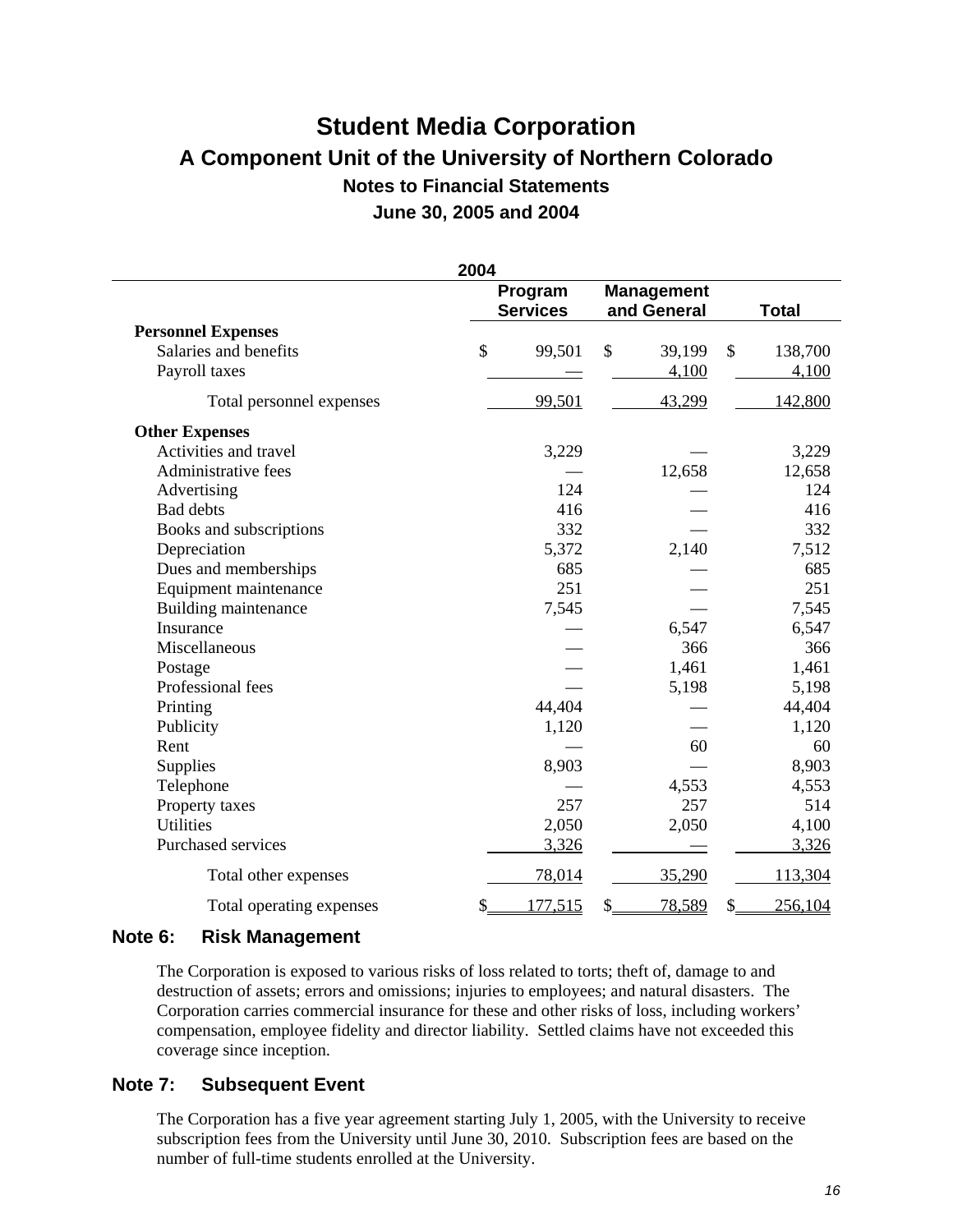

Members of the Legislative Audit Committee:

As part of our audit of the financial statements of Student Media Corporation (the Corporation), a component unit of the University of Northern Colorado, as of and for the year ended June 30, 2005, we wish to communicate the following to you.

### *Auditor's Responsibility Under Generally Accepted Auditing Standards*

An audit performed in accordance with auditing standards generally accepted in the United States of America (GAAS) is designed to obtain reasonable, rather than absolute, assurance about the financial statements. In performing GAAS procedures, we establish scopes of audit tests in relation to the financial statements taken as a whole. Our engagement does not include a detailed audit of every transaction.

#### *Significant Accounting Policies*

The Corporation's significant accounting policies are described in Note 1 of the audited financial statements.

#### *Management Judgments and Accounting Estimates*

Accounting estimates are an integral part of financial statement presentation by management, based on its judgments. The following areas involve significant areas of such estimates for which we are prepared to discuss management's estimation process and our procedures for testing the reasonableness of those estimates:

Depreciation on capital assets and useful life of assets Allowance for doubtful accounts

#### *Audit Adjustments*

During the course of any audit, an auditor will propose adjustments of financial statement amounts. Management evaluates our proposals and records those adjustments, which in its judgment, are required to prevent the financial statements from being materially misstated.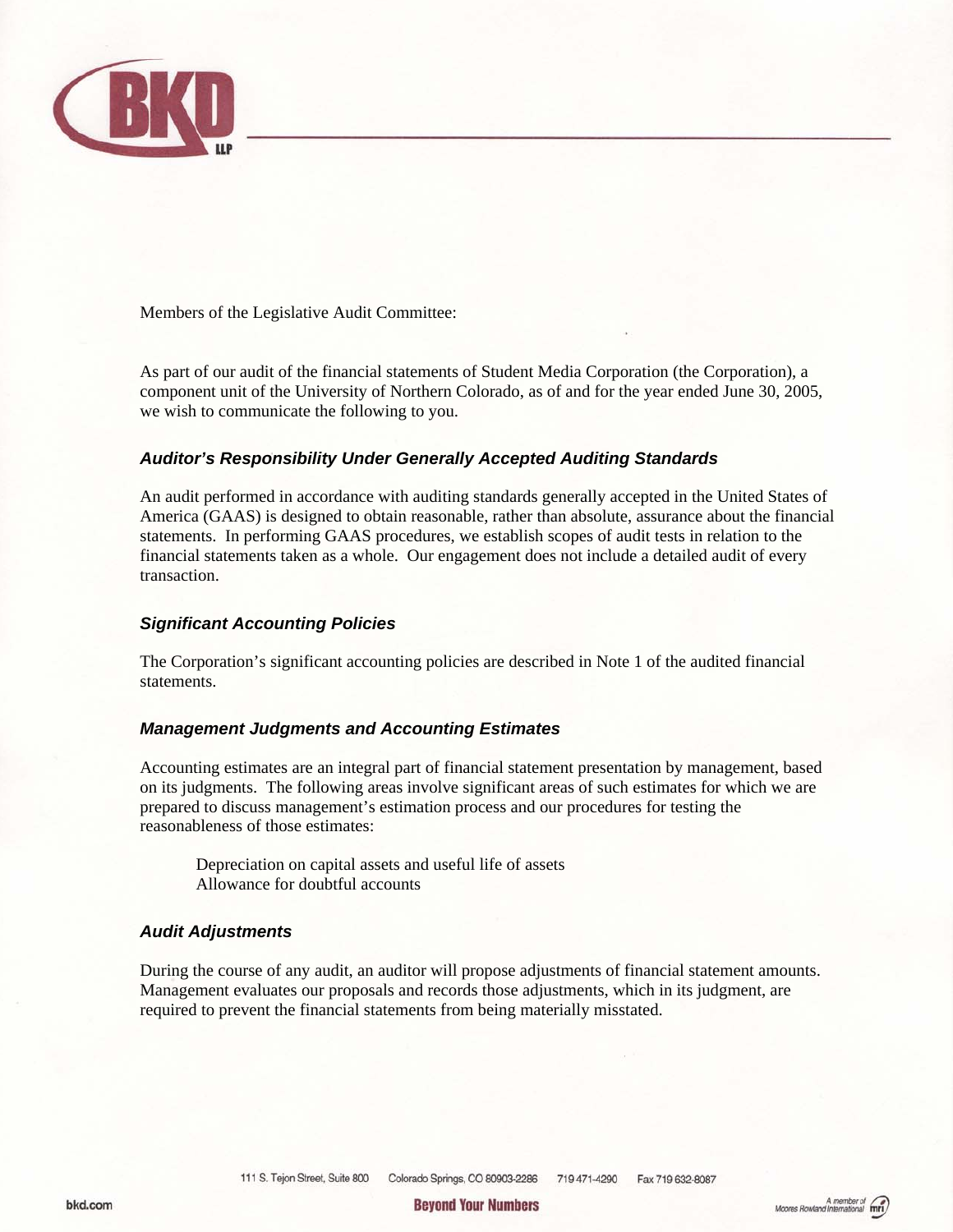Members of the Legislative Audit Committee

Areas in which uncorrected misstatements were aggregated during the current engagement and pertaining to the latest period presented were determined by management to be immaterial, both individually and in the aggregate, to the financial statements as a whole, include accrual of payroll and vacation expenses, the increase of bad debt expense, reclassification of credit balances in accounts receivable, the reclassification of income as a liability and the removal of disposed assets. The effect of the uncorrected misstatements, had they been recorded, would have decreased net assets by \$4,688, increased current assets by \$7,515 and increased current liabilities by \$12,203 for the year ended June 30, 2005.

This letter is intended for the information and use of the Legislative Audit Committee, the Board of Directors and management of the Corporation and is not intended to be and should not be used by anyone other than these specified parties.

\s\ **BKD, LLP** 

September 13, 2005